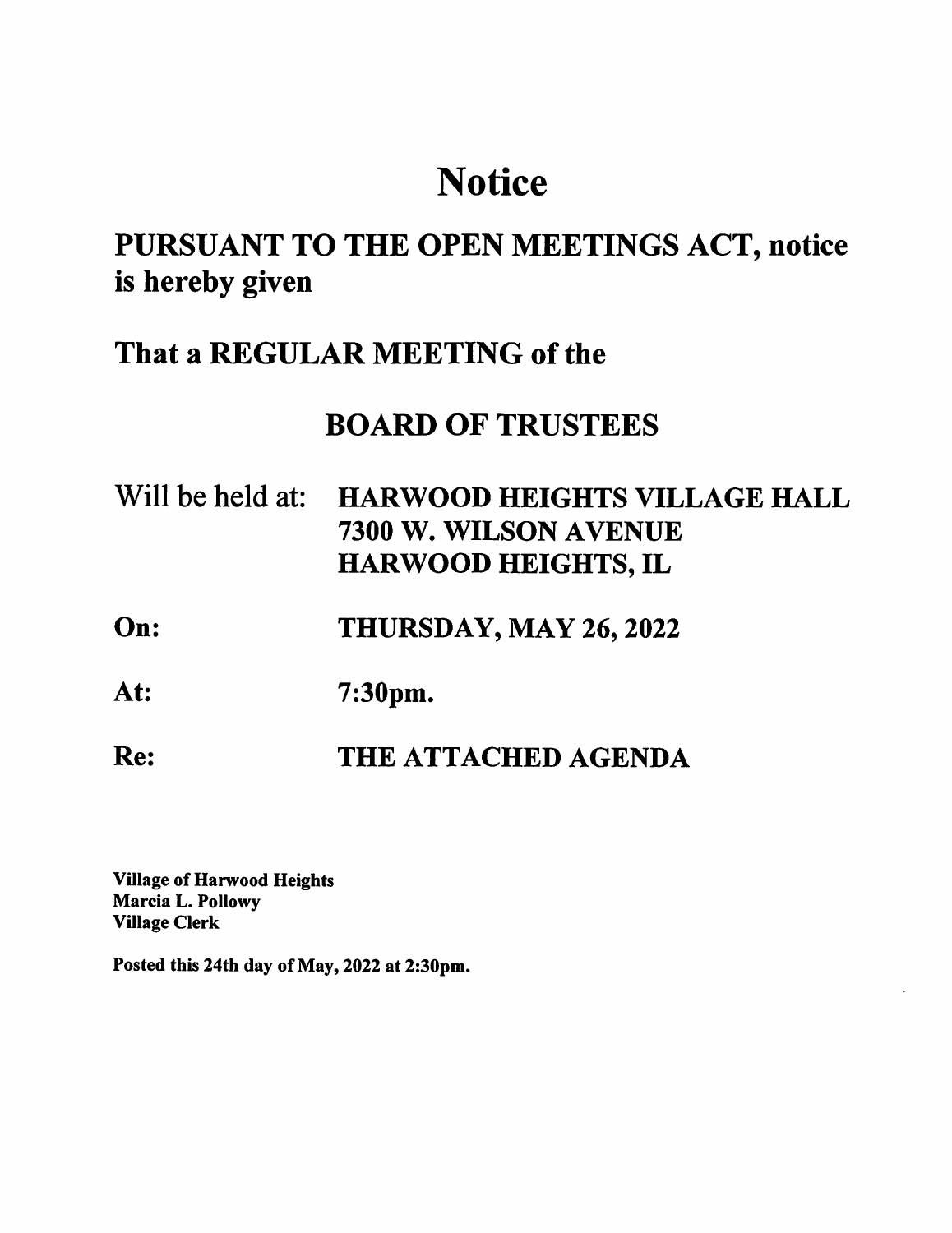#### AGENDA FOR THE REGULAR MEETING OF THE BOARD OF TRUSTEES OF THE VILLAGE OF HARWOOD HEIGHTS HELD THURSDAY, MAY 26,2022

- A. CALL TO ORDER
- B. PLEDGE OF ALLEGIANCE
- C. ROLL CALL

| <b>MAYOR JEZIERNY</b> ()        | CLERK POLLOWY ()   |                        |  |
|---------------------------------|--------------------|------------------------|--|
| <b>TRUSTEES; BRUTTO</b>         | <b>LEWANDOWSKI</b> |                        |  |
| <b>BRZEZNIAK-VOLPE</b> ()       | <b>STEINER</b>     | $\left( \quad \right)$ |  |
| <b>BRZOZOWSKI-WEGRECKI</b><br>( | <b>ZERILLO</b>     |                        |  |
| <b>ATTORNEY</b>                 |                    |                        |  |

- D. PUBLIC COMMENT: Upon recognition to speak by the village president or acting chairperson, the person shall rise and state his or her name and address. An individual may speak for himself or herself or as a representative of a community group. No person shall speak longer than three minutes unless specifically authorized to do so by a majority of the vote of the board of trustees. The three minutes time limit will be measured by a person selected by the village board. Thirty (30) minutes of meeting time will be the maximum time allowed for public comment; Village Code 2.12.090
- E. REPORTS OF MAYOR, TRUSTEES, CLERK AND ATTORNEY

| <b>MAYOR JEZIERNY</b>          | <b>MAYOR'S REPORT</b>                                  |
|--------------------------------|--------------------------------------------------------|
| <b>TRUSTEE BRUTTO</b>          | <b>FINANCE</b>                                         |
| <b>TRUSTEE STEINER</b>         | <b>ORDINANCE &amp; LICENSE</b>                         |
| <b>TRUSTEE BRZEZNIAK-VOLPE</b> | <b>POLICE &amp; PUBLIC SAFETY</b>                      |
|                                | TRUSTEE BRZOZOWSKI-WEGRECKI PUBLIC WORKS/PUBLIC HEALTH |
| <b>TRUSTEE ZERILLO</b>         | <b>BUILDING</b>                                        |
| <b>TRUSTEE LEWANDOWSKI</b>     | <b>FORESTRY &amp; GREEN INITIATIVES</b>                |
| <b>CLERK POLLOWY</b>           | <b>CLERK'S REPORT</b>                                  |
| <b>ATTORNEY</b>                | <b>ATTORNEY'S REPORT</b>                               |
| <b>CHIEF DEVRIES</b>           | POLICE DEPARTMENT UPDATE                               |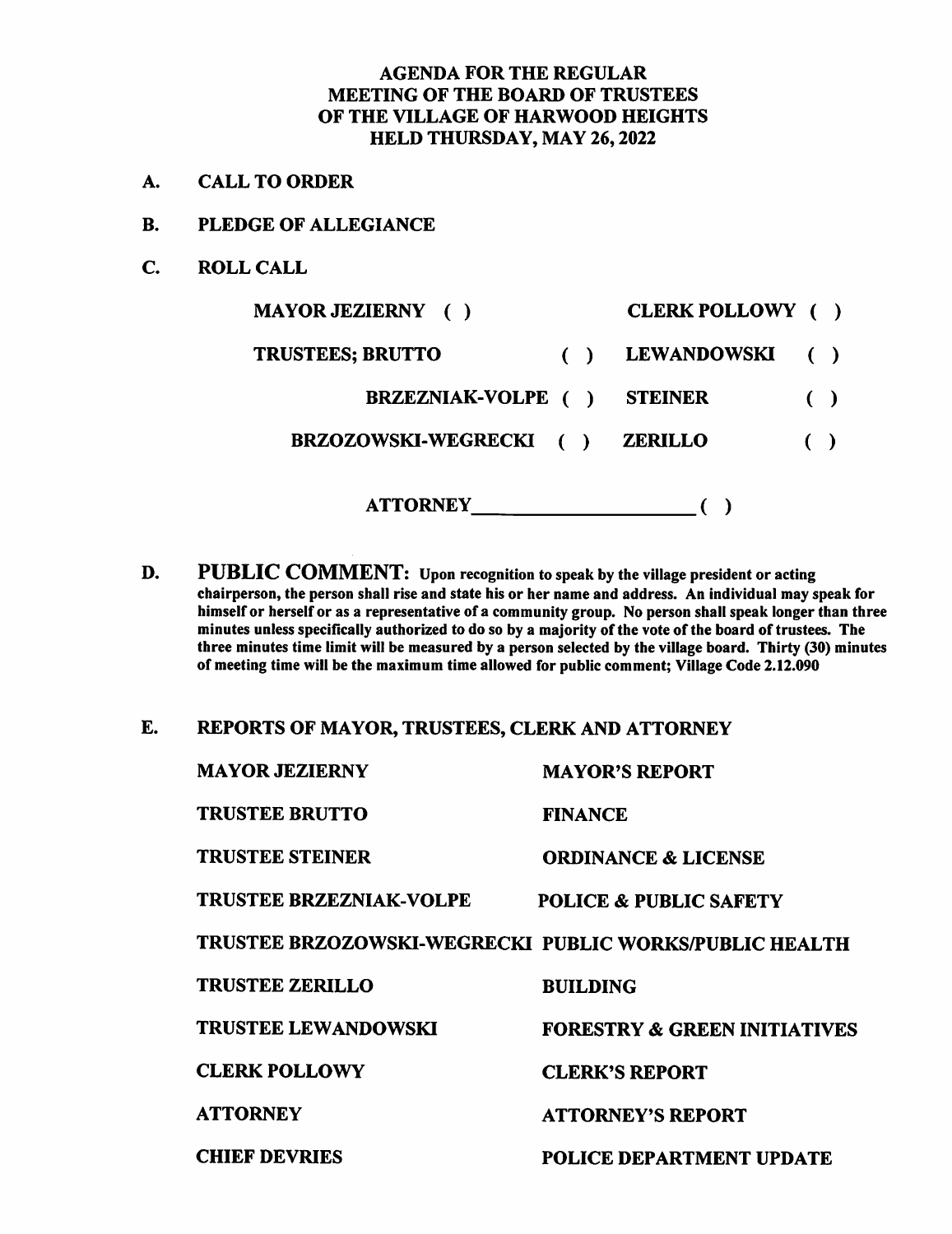#### REGULAR BOARD MEETING THURSDAY, MAY 26,2022 CONSENT AGENDA (CONTINUED)

F. TRUSTEE COMMENTS

#### G. SPECIAL COMMITTEE REPORTS

Trustee Brzezniak-Volpe - MCD Dispatch

Trustee Brzozowski-Wegrecki/Zerillo - WSSRA Update

Trustee Steiner - Norridge/Harwood Heights Chamber of Commerce

Trustee Zerillo: O'Hare Technical Committee

#### H. APPOINTMENTS/REAPPOINTMENTS/HIRES

None

#### I. CONSENT AGENDA

- 1. To approve the minutes of the Regular Board of Trustees meeting held May 12,2022.
- 2. To approve expenditure, not to exceed \$12,315.00, payable to ALTA Equipment Company for the purchase of a backhoe breaker with a 36 month warranty expensed to FY 22/23 line item 11-06-8605.00 - Public Works.
- 3. To approve expenditure, not to exceed \$10.274.00. payable to A&E Landscaping, Inc. for walkway, driveway & curb concrete removal/repair expensed to FY 22/23 line item 22-00-7036.06 - Water & Sewer Fund.
- 4. To approve expenditure, not to exceed \$1,356.75, payable to Robert W. Hendricksen Co. for the purchase and planting of flowers in the Lawrence Avenue flower boxes expensed to FY 22/23 line item 11-14-7051.02 - Village Properties.
- 5. To approve expenditure, not to exceed **\$8,140.30**, payable to Santander Leasing LLC for 21st payment on the new street sweeper expensed to FY 22/23 line item 11-12-7097.00 -  $$7,807.79 \& 11-12-7096.00 - $332.51 - Capital Projects Fund.$
- 6. To approve expenditure, not to exceed \$21.468.75. payable to Amalgamated Bank of Chicago for Interest for semi-annual funds due 6-1-22 for G.O. Bond Series 2015 expensed to FY 22/23 line items 55-00-7420.02 - Debt Service.
- 7. To approve expenditure, not to exceed \$47,075.00, payable to Amalgamated Bank of Chicago for Interest due 6-1-22 for G.O. Bond Series 2017 expensed to FY 22/23 line items 55-00-7425.03 - Debt Service.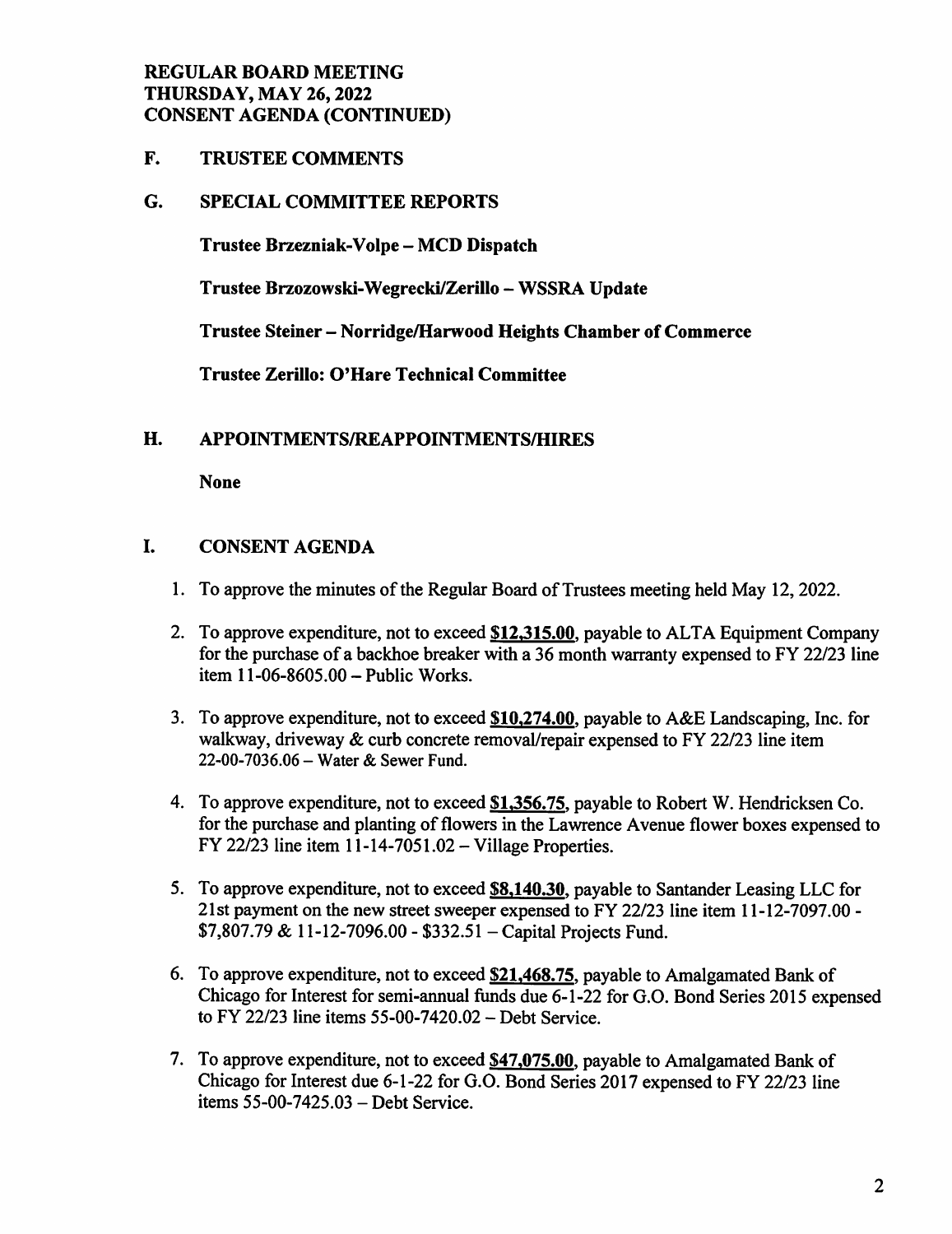#### REGULAR BOARD MEETING THURSDAY, MAY 26,2022 CONSENT AGENDA (CONTINUED)

- 8. To approve expenditure, not to exceed \$111,039.87, payable to Amalgamated Bank of Chicago for Interest for semi-annual funds due 6-1-22 for G.O. Bond Series 2021 expensed to FY 22/23 line items  $55-00-7422.02$  – Debt Service.
- 9. To approve expenditure, not to exceed \$15,000.00. payable to the Seniors Assistance Center for 2nd installment to SAC's fiscal year  $2021 (10/01/21 - 9/30/22)$  per the 2022/2023 Appropriation Budget for the village's contribution expensed to FY 22/23 line item  $11-01-7033.04$  – General Administration.
- 10. To approve expenditure, not to exceed \$8,158.75. payable to Ancel Glink P.C. for billing through April 30, 2022 expensed to FY 21/22 line item  $11-02-7051.00$  - Legal.
- 11. Motion to allow alcohol consumption for a Family Reunion Party of the Lopardo Family on Saturday, August 6,2022 in the Village Community/Rec Rooms.
- 12. To approve a Block Party to be held on Saturday, August 27,2022 for the 7500 block of Winnemac from 12pm until 10pm with permission to block the street from 10am to 10:00pm and to direct Public Works to clean the street and also provide barricades as well as orange cones for use that day.
- 13. To Adopt Ordinance 22-06. An Ordinance Abating the Tax Heretofore Levied for the Tax Levy Year 2021 to Pay the Interest and Principal on \$11,170,000 Taxable General Obligation Bonds, Series 2021 of the Village of Harwood Heights, Cook County, Illinois.
- 14. Transfer from Parkway General Savings Account in the amount of \$113,846.52 as they appear on May 26,2022 check register #71130 thru #71194.
- 15. Transfer from Parkway General Savings Account in the estimated amount of \$140,000.00 to Parkway Bank Payroll Account. (May 27,2022).
- 16. Electronic Transfer from Parkway General Savings Account in the amount of \$165,665.30 as they appear on the EFT Register thru May 23, 2022.
- J. NEW BUSINESS
- K. OLD BUSINESS
- L. CORRESPONDENCE
- M. OTHER NEW BUSINESS<br>N. TRUSTEE COMMENTS
- TRUSTEE COMMENTS

O. PUBLIC COMMENT: Public Comment: Upon recognition to speak by the village president or acting chairperson, the person shall rise and state his or her name and address. An individual may speak for himself or herself or as a representative of a community group. No person shall speak longer than three minutes unless specifically authorized to do so by a majority of the vote of the board of trustees. The three minutes time limit will be measured by a person selected by the village board. Thirty (30) minutes of meeting time will be the maximum time allowed for public comment; Village Code 2.12.090